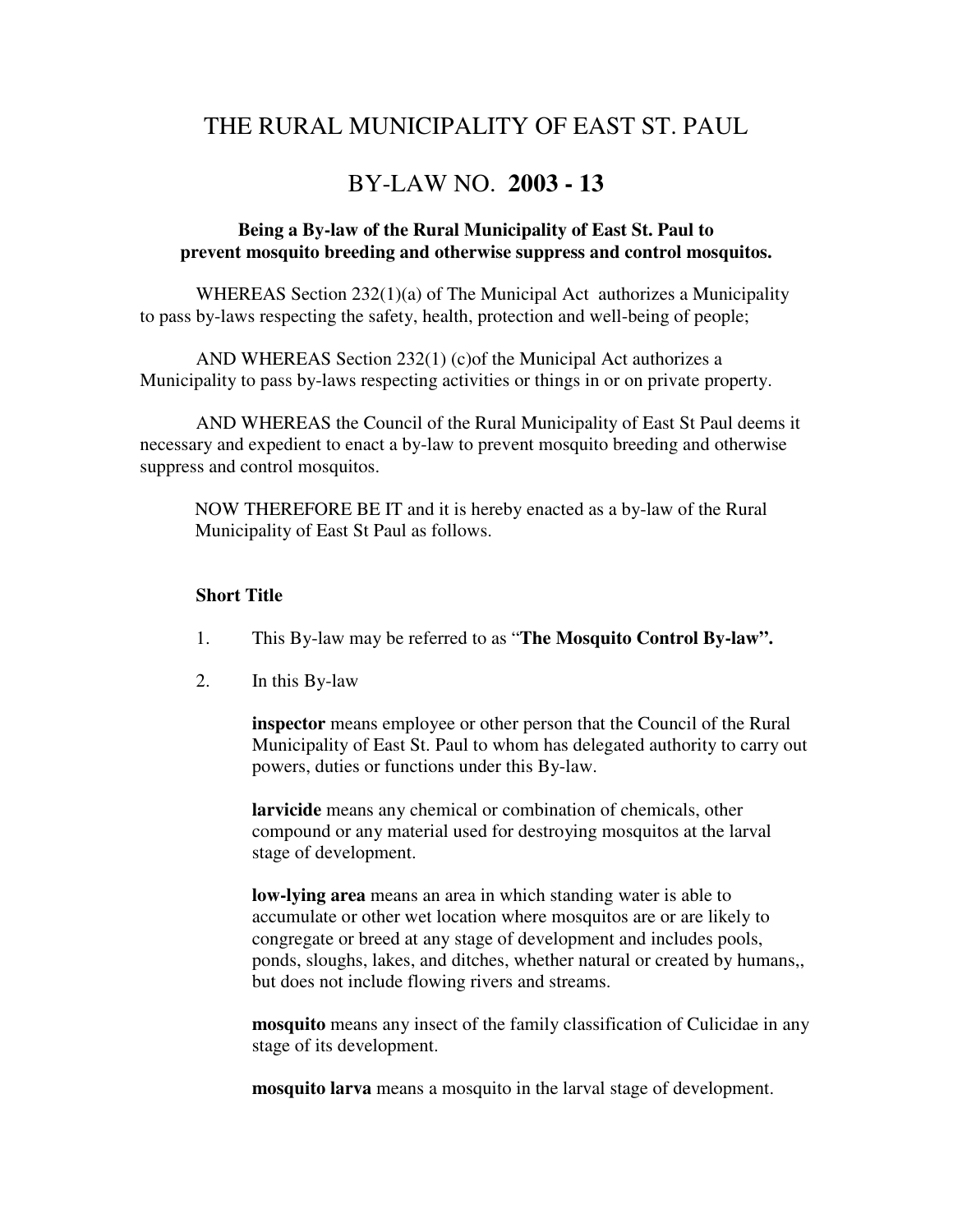**mosquito breeding site** includes a low-lying area, receptable or any other place or thing that contains mosquitoes in the egg, larval or pupal stages of development, or in which mosquitoes in those stages of development can reasonably be expected to be found in the appropriate environmental conditions.

**owner** means a person in whose name a subject property is registered.

**property** means real property within the boundaries of the Rural Municipality of East St. Paul but does not include the interior of a building.

**receptacle** means an object in which standing water can accumulate and which mosquitoes can breed as a result of its location and position and includes but is not limited to such objects as basins, barrels, pots, cans, tarpaulins, swimming and wading pools, boats, canoes, spare tires and clogged eavestroughs and drainpipes.

## **Prohibition on mosquito breeding sites**

3. No person may permit a mosquito breeding site to exist on property of which he or she is the owner or occupant.

#### **Powers of designated person**

4. The inspectors to whom the Council of the Rural Municipality of East St. Paul has delegated authority may conduct inspections and take steps to administer and enforce this By-law or remedy a contravention of this Bylaw in accordance with The Municipal Act and, for those purposes, have the powers of a "designated employee" under The Municipal Act.

## **Inspection programs conducted by public notice**

5(1) In order to determine whether this By-law is being complied with, the council of the Rural Municipality of East St Paul may conduct an inspection program by public notice in accordance with the Municipal Act.

#### **Persons designated to conduct inspection program by public notice**

5(2) Any person designated by the Council of the Rural Municipality of East St. Paul as a designated person in accordance with Section 4 hereof shall be eligible to enter on an inspect land in accordance with a public notice of an inspection to determine whether this By-law is being complied with.

## **Orders to deal with mosquito breeding sites**

6(1) Where an inspector finds one or more mosquito breeding sites on a property, the inspector may order the owner or occupier to implement a program or measure for the elimination of the site or the prevention and control of mosquito breeding in the site and the order shall specify a reasonable time for compliance.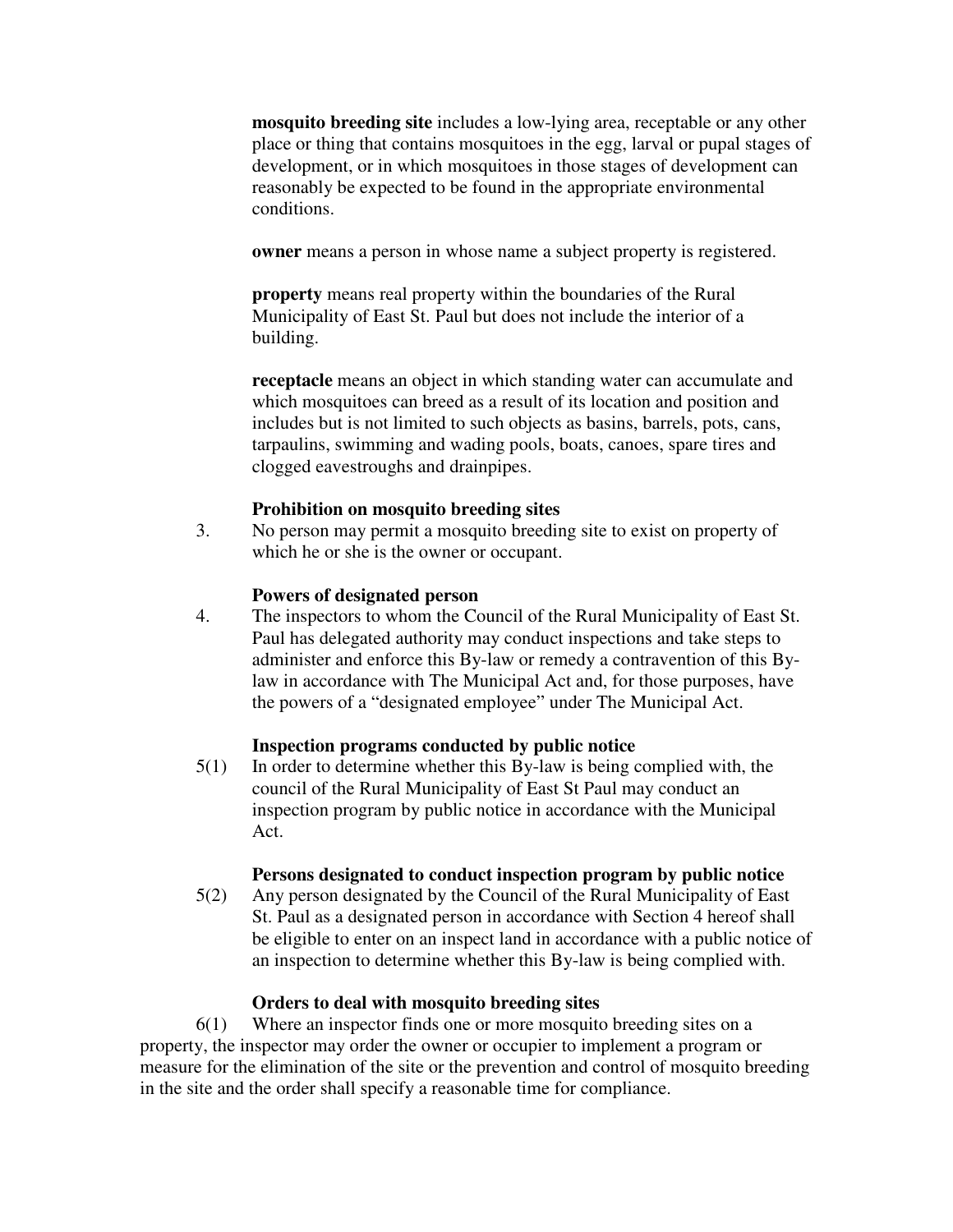## **Possible orders**

6(2) A program or measure under subsection (1) ordered by an inspector may require several actions or options for preventing or controlling mosquito breeding, including one or more of the following:

- (a) relocating, resituating or repositioning receptacles so that they will not permit the accumulation of stormwater;
- (b) removing obstacles to the drainage of stormwater from eavestroughs, drainpipes, and similar sites;
- (c) eliminating low-lying areas by filling them in or elevating them, installing or creating a system of drainage or taking some other action to prevent the possibility of the accumulation of storm water;
- (d) introducing fish or other natural organisms to ornamental ponds and other similar sites in order to reduce or eliminate the proliferation of mosquito larvae through breeding;
- (e) draining or cleaning receptacles on a regular basis;
- (f) applying a larvicide to a mosquito breeding site;
- (g) taking other actions to eliminate or reduce the possibility of mosquito breeding.

## **Continuing actions**

 6(3) An order made under subsection (1) may specify a continuing action or series of actions to be taken.

## **Service of orders**

(7) Any order to remedy a contravention of this By-law must be issued in accordance with The Municipal Act.

## **Address for service**

- (8) Where an address for service of an order or notice is required, the following shall be used:
	- (a) if the person to be served is the owner of real property, the address maintained on the assessment roll for the purpose of issuing the tax notice for that property; and
	- (b) if the person to be served is the occupant of real property, the street address for that property.